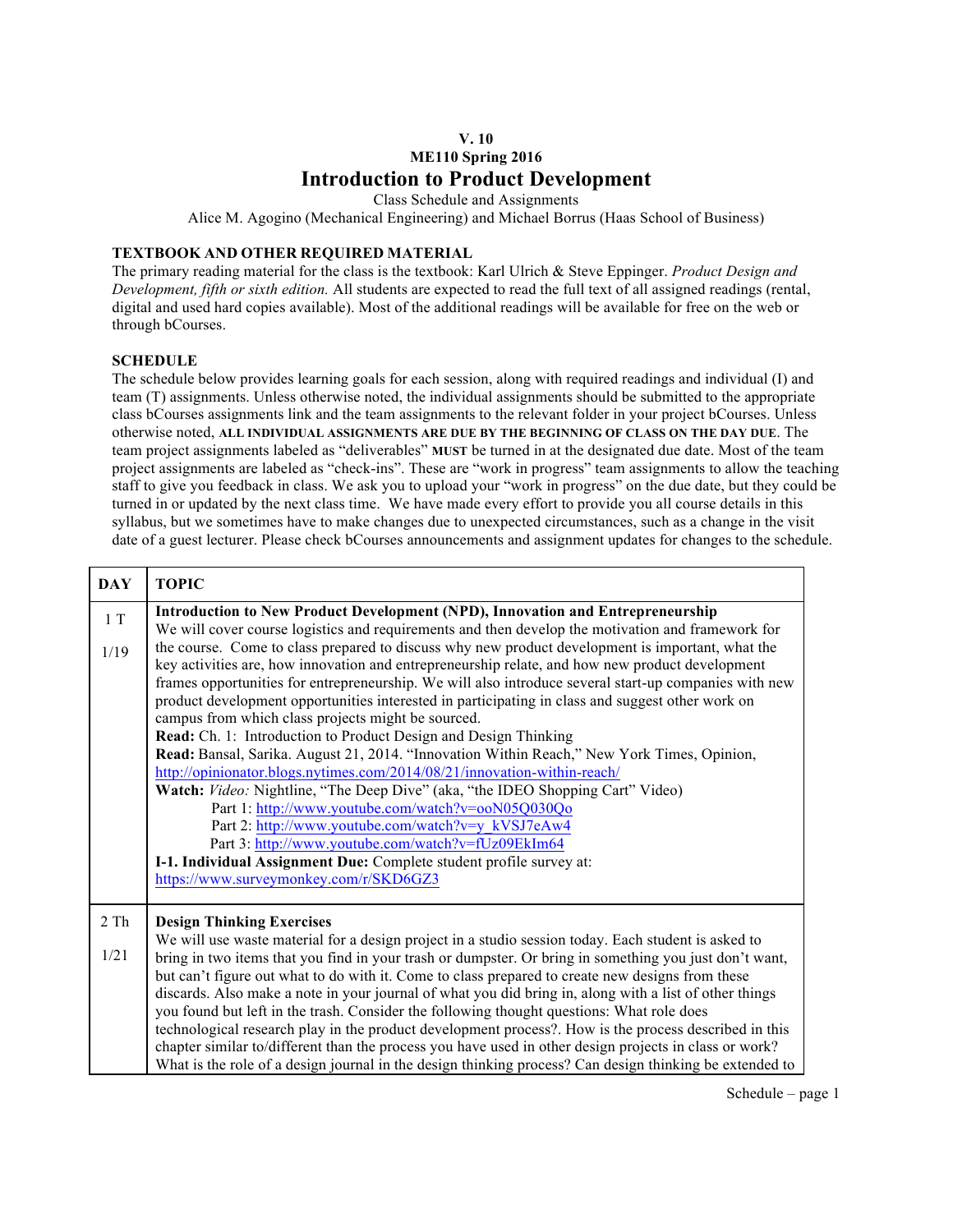|                | a business concept as a whole? How might design thinking affect the activities of entrepreneurship?<br>Read: Ch. 2: Development Processes and Organizations<br>Read: Dumpster diving: an Introduction, http://www.kuro5hin.org/story/2003/1/29/215523/088                                                                                                                                                                                                                                                                                                                                                                                                                                                                                                                                                                                                                                                                                                                                                                                                                                                                                                                                                                                                                                                                                                                                               |
|----------------|---------------------------------------------------------------------------------------------------------------------------------------------------------------------------------------------------------------------------------------------------------------------------------------------------------------------------------------------------------------------------------------------------------------------------------------------------------------------------------------------------------------------------------------------------------------------------------------------------------------------------------------------------------------------------------------------------------------------------------------------------------------------------------------------------------------------------------------------------------------------------------------------------------------------------------------------------------------------------------------------------------------------------------------------------------------------------------------------------------------------------------------------------------------------------------------------------------------------------------------------------------------------------------------------------------------------------------------------------------------------------------------------------------|
| $3T$<br>$1/26$ | The Role of Industrial Design and Innovation Opportunities for Start-ups<br>Scan (Steps 1-32): What is Industrial Design? Industrial Design Society of America (IDSA),<br>http://www.idsa.org/education/what-is-id<br>Read: "Designing for Humans: an Ethnography Primer," IDSA, 2010:<br>http://www.aiga.org/ethnography-primer/<br>I-2. Individual Assignment Due: List of 20 "bugs". Please either bring the physical object or a<br>photograph associated with at least one of your "bugs" to class to share with others during class.<br>Identify, by putting the appropriate letter beside it, which of your bugs, if solved, potentially leads to a<br>new feature $(F)$ , vs. a new product $(P)$ , vs. potentially a new company $(C)$ (see below for more info on<br>this typology).                                                                                                                                                                                                                                                                                                                                                                                                                                                                                                                                                                                                          |
|                | We are all capable of identifying market needs and thus generating ideas for new products, in part by<br>noticing the deficiencies in the products we use in everyday life. To prove to yourself that you can<br>identify market needs, generate a list of at least 20 "bugs." Designers at the product design firm IDEO<br>use "bug lists" to record their observations of products and situations where products failed to meet<br>the actual conditions of use. This list should include any observation or annoyance that comes to your<br>mind. Note that we are looking for a list of "bugs" (e.g., my vegetable peeler hurts my hand when I<br>peel potatoes) rather than a list of product solutions (e.g., a vegetable peeler with a soft handle). In<br>other words, do NOT invent solutions to the problems you see – just state the problem. However, not<br>all bugs, when solved, have the potential to ground a start-up business. Make a quick judgement about<br>which of your bugs, if solved, might lead to improved features (F) of existing products vs. standalone<br>new products (P) vs. form the basis of an entrepreneurial company (C). Upload your bug list to the<br>course website under "assignments" and "twenty bugs".<br>Read: Delta Design Task (on bCourses).<br>At the end of class we will train for Delta Design Game. Roles will be assigned in class. The game |
|                | will be played in class on 2/4.                                                                                                                                                                                                                                                                                                                                                                                                                                                                                                                                                                                                                                                                                                                                                                                                                                                                                                                                                                                                                                                                                                                                                                                                                                                                                                                                                                         |
| 4 Th<br>1/28   | Design Context, Product Planning and Defining a Venture-Backable Market Opportunity<br>Product planning involves developing a strategy for your products in the context of your<br>organizational goals, skill-sets and resources. The Triple Bottom Line refers to considering three<br>components to an organization's bottom line: profit, societal benefits, and environmental impact.<br>Which of these matter in a start-up context? What makes for a good venture-backable startup idea?<br>How are initial market opportunity hypotheses developed? Be prepared to discuss the components of a<br>Mission Statement and how it might reflect the components of a Triple Bottom Line.<br>Read: Ch. 4 Product Planning<br>Scan: Google Preview of The Triple Bottom Line, Andrew Savitz and Karl Weber, http://bit.ly/npd-tbl                                                                                                                                                                                                                                                                                                                                                                                                                                                                                                                                                                     |
|                | I-3. Individual Assignment Due: Complete the Kolb learning styles survey available through a link<br>that will be sent to you by email on 1/26.                                                                                                                                                                                                                                                                                                                                                                                                                                                                                                                                                                                                                                                                                                                                                                                                                                                                                                                                                                                                                                                                                                                                                                                                                                                         |
|                | I-4+. Optional Individual Assignment Due: Project proposal (PDF format) as a one page document<br>is due by class time. If you receive instructor approval to pitch, 3 slides of your proposal are due by<br>noon on 2/1 in order for us to compile and post for use on 2/2. Details of the required format and<br>content are described below for $2/2$ – but <b>due to us by noon on Monday 2/1</b> . Students who have an<br>opportunity they would like to pitch are encouraged to meet with the instructors even earlier, at the<br>start of the semester. (Note, students who do this optional assignment will be given credit for one<br>more assignment.)                                                                                                                                                                                                                                                                                                                                                                                                                                                                                                                                                                                                                                                                                                                                       |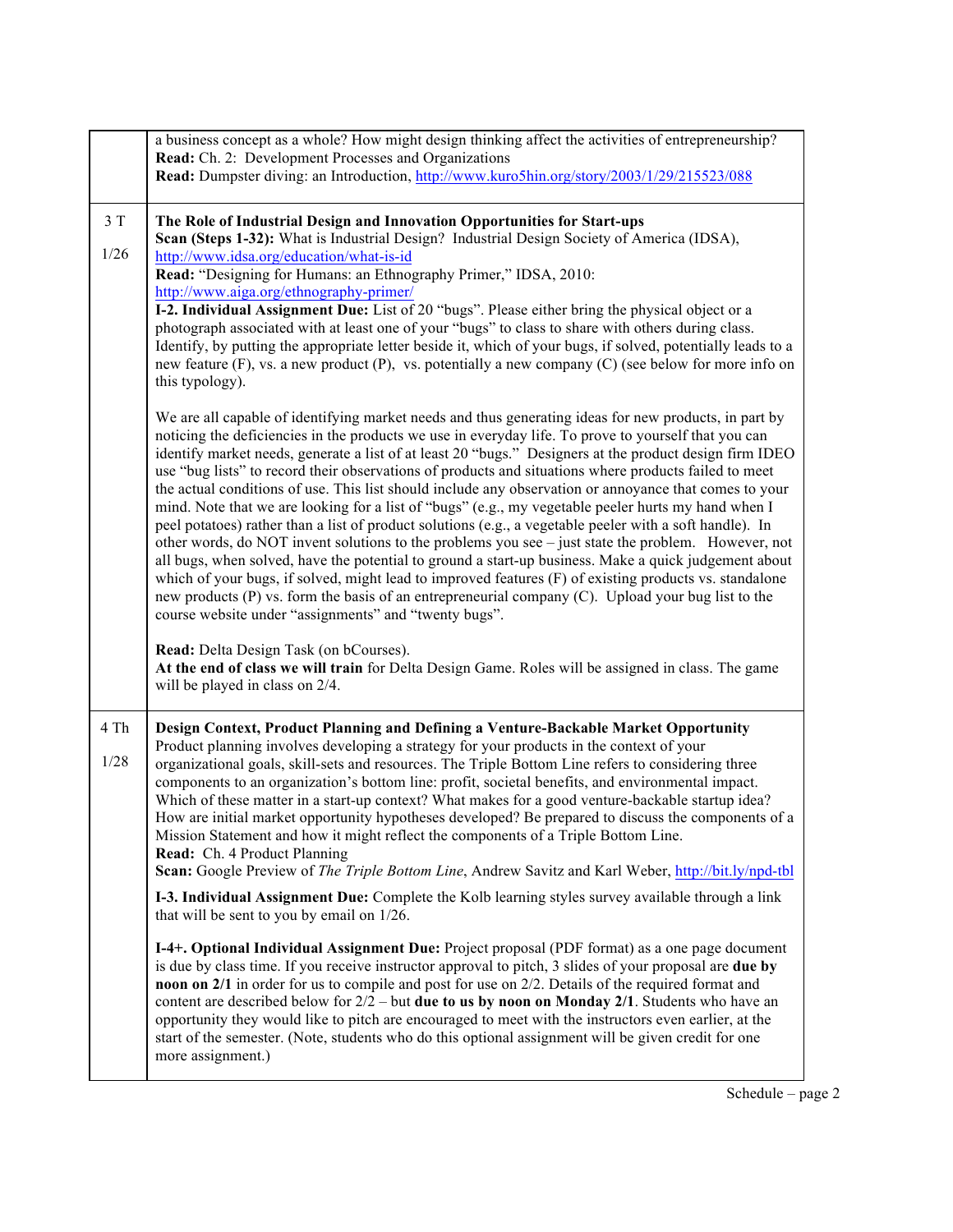|      | Your one-page proposals should include:                                                                                                                                                                                                                                                                                                                                                                                                                                                                                                                                                                                                                                                                                                                                                                                                                                                                                    |
|------|----------------------------------------------------------------------------------------------------------------------------------------------------------------------------------------------------------------------------------------------------------------------------------------------------------------------------------------------------------------------------------------------------------------------------------------------------------------------------------------------------------------------------------------------------------------------------------------------------------------------------------------------------------------------------------------------------------------------------------------------------------------------------------------------------------------------------------------------------------------------------------------------------------------------------|
|      |                                                                                                                                                                                                                                                                                                                                                                                                                                                                                                                                                                                                                                                                                                                                                                                                                                                                                                                            |
|      | A brief, descriptive project title (2-4 words)<br>$\bullet$                                                                                                                                                                                                                                                                                                                                                                                                                                                                                                                                                                                                                                                                                                                                                                                                                                                                |
|      | Your name, phone number, e-mail, and school/department affiliation<br>$\bullet$                                                                                                                                                                                                                                                                                                                                                                                                                                                                                                                                                                                                                                                                                                                                                                                                                                            |
|      | A description of the market opportunity you have identified and whether you think it presents a<br>$\bullet$<br>venture-backed start-up opportunity. Your description may include any of the following:<br>Documentation of the market opportunity, shortcomings of existing competitive products, and/or<br>definition of the target market and its size. Please do not present <i>product ideas</i> at this point. Our<br>strict focus in this phase of the course is on the market opportunity – the unfilled need or unsolved<br>problem – and not on solution concepts. Your judgment about whether the opportunity could lead<br>to a startup should be based on concepts developed earlier in class. Do not attempt to justify your<br>judgment at this point – you will get a chance to reconsider down the road when we cover the<br>issue of how to judge the venture-backability of a given market opportunity. |
|      | These proposals will be posted to a location where all participants in the class can see them.                                                                                                                                                                                                                                                                                                                                                                                                                                                                                                                                                                                                                                                                                                                                                                                                                             |
| 5T   | <b>Proposal Presentation and Voting</b>                                                                                                                                                                                                                                                                                                                                                                                                                                                                                                                                                                                                                                                                                                                                                                                                                                                                                    |
| 2/2  | Faculty, company sponsors and students will be given an opportunity to pitch their project ideas in the                                                                                                                                                                                                                                                                                                                                                                                                                                                                                                                                                                                                                                                                                                                                                                                                                    |
|      | studio. Details of the presentation below.<br>I-4+. Optional Individual Assignment Due: Project proposal (3 slides due by noon on 2/1 and<br>presented today),                                                                                                                                                                                                                                                                                                                                                                                                                                                                                                                                                                                                                                                                                                                                                             |
|      | Come to class prepared to give a VERY SHORT (i.e., 1 minute), yet convincing, presentation of your<br>project proposal. Please prepare three slides that you can present in 15 seconds each that clearly<br>communicate the market need on which you would like your classmates to work with you. We will<br>collect all of the slides into a single presentation that we will run with PowerPoint's timed<br>presentation feature. Your slides should communicate the following:                                                                                                                                                                                                                                                                                                                                                                                                                                          |
|      | The first slide MUST include your name and school/department affiliation.<br>$\bullet$                                                                                                                                                                                                                                                                                                                                                                                                                                                                                                                                                                                                                                                                                                                                                                                                                                     |
|      | A verbal and visual demonstration of the product opportunity you have described in your<br>$\bullet$<br>proposal. Given that the audience will be able to read your written proposal at their leisure, you<br>might spend your time explaining the richness of the market opportunity or demonstrating<br>existing competitive products.                                                                                                                                                                                                                                                                                                                                                                                                                                                                                                                                                                                   |
|      | The slides are due absolutely <b>NO LATER THAN noon on Monday 2/1</b> so that we can get the<br>$\bullet$<br>full presentation assembled for the studio today.                                                                                                                                                                                                                                                                                                                                                                                                                                                                                                                                                                                                                                                                                                                                                             |
|      | I-5: Project Preferences due by midnight, Wednesday, February 3. Via a surveymonkey form,<br>you should list the FIVE projects on which you would most like to work in order of preference. If you<br>would like to work with a particular group of classmates, please submit their names as well. They<br>must submit your name as well for us to assign you all to the same team. Submit your preferences per<br>the instructions on bCourses. We will process your preferences and assign teams. There is a good<br>chance we will ask you to vote a second time after we have eliminated some of the projects in the first<br>round, so stay tuned.                                                                                                                                                                                                                                                                    |
| 6 Th | <b>Delta Design Game</b>                                                                                                                                                                                                                                                                                                                                                                                                                                                                                                                                                                                                                                                                                                                                                                                                                                                                                                   |
| 2/4  | You should have prepared for the role assignment you were given in class on Tuesday 1-26. Make<br>sure that you thoroughly understand the role you are to play. Prepare any materials you believe you<br>will need to play the role. DO NOT discuss the other three roles with others in the class. Work hard                                                                                                                                                                                                                                                                                                                                                                                                                                                                                                                                                                                                              |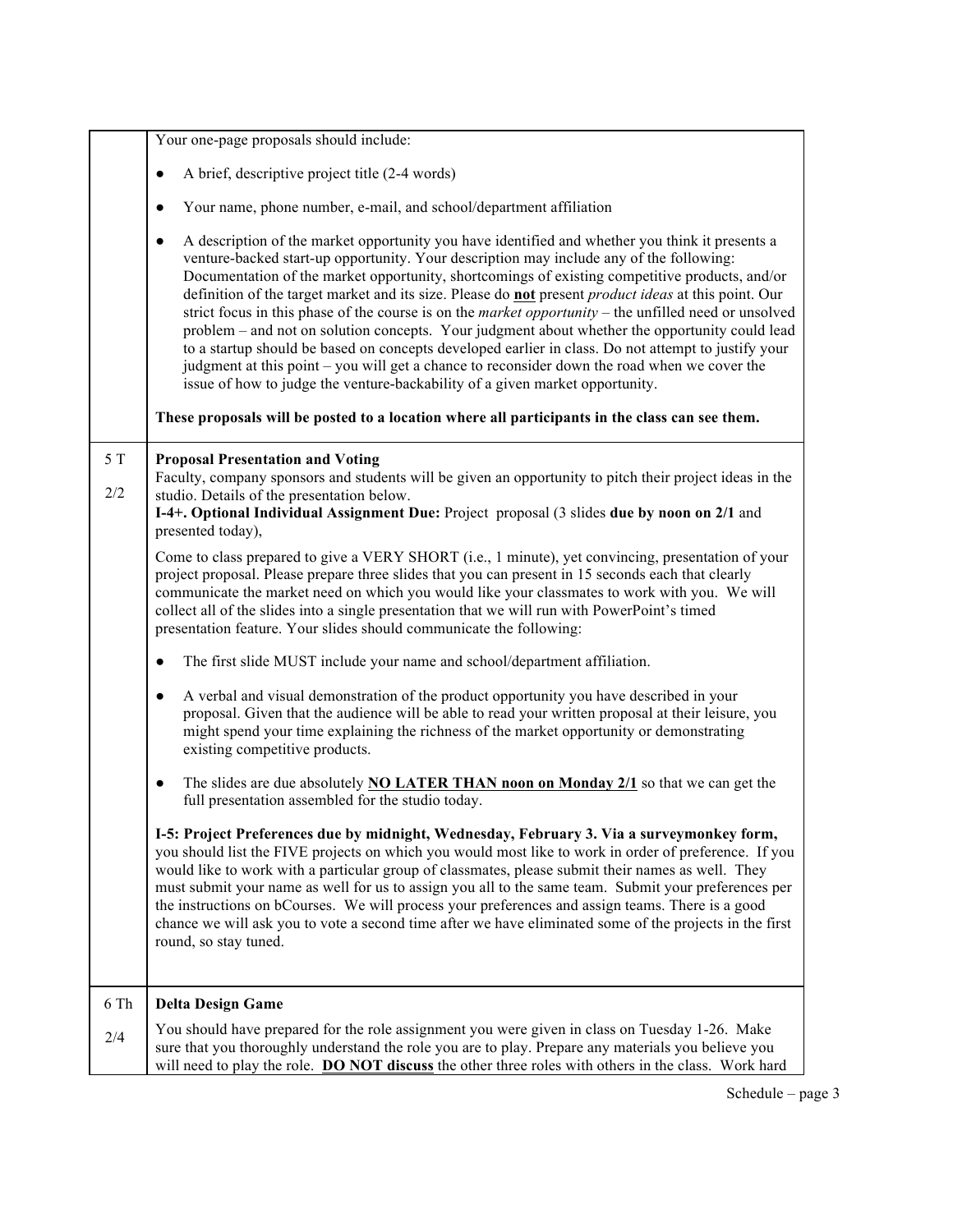|              | to get to class on time as there is barely enough time to finish in the time allotted. At the end of the<br>exercise, you will be asked to submit a sheet of paper for each team that provides all of the completed<br>calculations for that team and a photo of your final design. The calculations and the photo must be<br>submitted at the end of class.<br>Re-read: Delta Design Task and Role (on bCourses).                                                                                                                                                                                                                                                                                                                                                                                                                                                                                                                                                                                                                                                                                                                                                                                                                                                                                                                                                                                                   |
|--------------|----------------------------------------------------------------------------------------------------------------------------------------------------------------------------------------------------------------------------------------------------------------------------------------------------------------------------------------------------------------------------------------------------------------------------------------------------------------------------------------------------------------------------------------------------------------------------------------------------------------------------------------------------------------------------------------------------------------------------------------------------------------------------------------------------------------------------------------------------------------------------------------------------------------------------------------------------------------------------------------------------------------------------------------------------------------------------------------------------------------------------------------------------------------------------------------------------------------------------------------------------------------------------------------------------------------------------------------------------------------------------------------------------------------------|
| 7T<br>2/9    | <b>Project Launch</b><br>During this class session, we will talk about team dynamics and interactions as being critical to new<br>product development success. We will first start with a review of Delta Design then relate to the role<br>of product managers, engineers, industrial designers, marketers and others in multidisciplinary teams.<br>We'll then conduct a team launch exercise in which you and your teammates debrief your MBTI and<br>learning style profiles and the other questions on the survey. You will be given team launch exercises<br>to work on during the class. Be sure to bring your MBTI profile to class.<br>Read: Collaborative Plan on bCourses (start on your individual plan to bring to class)<br>Read: "The Trouble with Teamwork" on bCourses<br>T-1. Project Check-in: Mission statement and value proposition, project plan (timeline for project<br>assignments) and collaborative plan. This can be uploaded at the end of the class or before the next<br>class if you need more time.                                                                                                                                                                                                                                                                                                                                                                                |
| 8 Th<br>2/11 | <b>Customer and User Needs Assessment</b><br>An introductory overview will be provided for a range of user design research methods. More details<br>on specific methods will be provided in future classes. We will then work on developing a<br>customer/user needs assessment plan that answers the following questions:<br>• Who is your customer and is there an early adopter segment of your customer base?<br>• How will you access your customers and how should your approach differ in a start-up vs. large<br>company context?<br>• What methods will you use to collect information (e.g., interviews, observations, surveys)?<br>• What types of information will you gather?<br>• How reliable is customer feedback in the early stages of development and how should it affect your<br>decision-making?<br>• How will you document your information gathering (e.g., notes, audio recording, photos)?<br>You will have time to compare notes with your team members on the use of interviews for this<br>purpose.<br>Read: Ch. 5: Identifying Customer Needs<br>Read: An Introduction to personas and how to create them,<br>http://www.steptwo.com.au/papers/kmc_personas/index.html<br>Watch Video: Getting People to Talk: An Ethnography & Interviewing Primer,<br>http://vimeo.com/1269848<br>I-6. Individual Assignment Due: Choose a product that competes with or serves a similar purpose to |
|              | the one your project team is developing. Interview a potential or current user of the product about<br>what they like and dislike about the product. This interview can be done very informally in 5-10<br>minutes. Record what your interviewee says and interpret the data in terms of customer needs as<br>described in Chapter 5. Pay particular attention to the guidelines provided for translating<br>customer statements into needs statements. Prepare a one-page summary of what you have learned<br>about the interview process. Submit the transcript of the interview, interpretation of customer needs<br>and your page of lessons learned to the assignments tab under customer interview.                                                                                                                                                                                                                                                                                                                                                                                                                                                                                                                                                                                                                                                                                                            |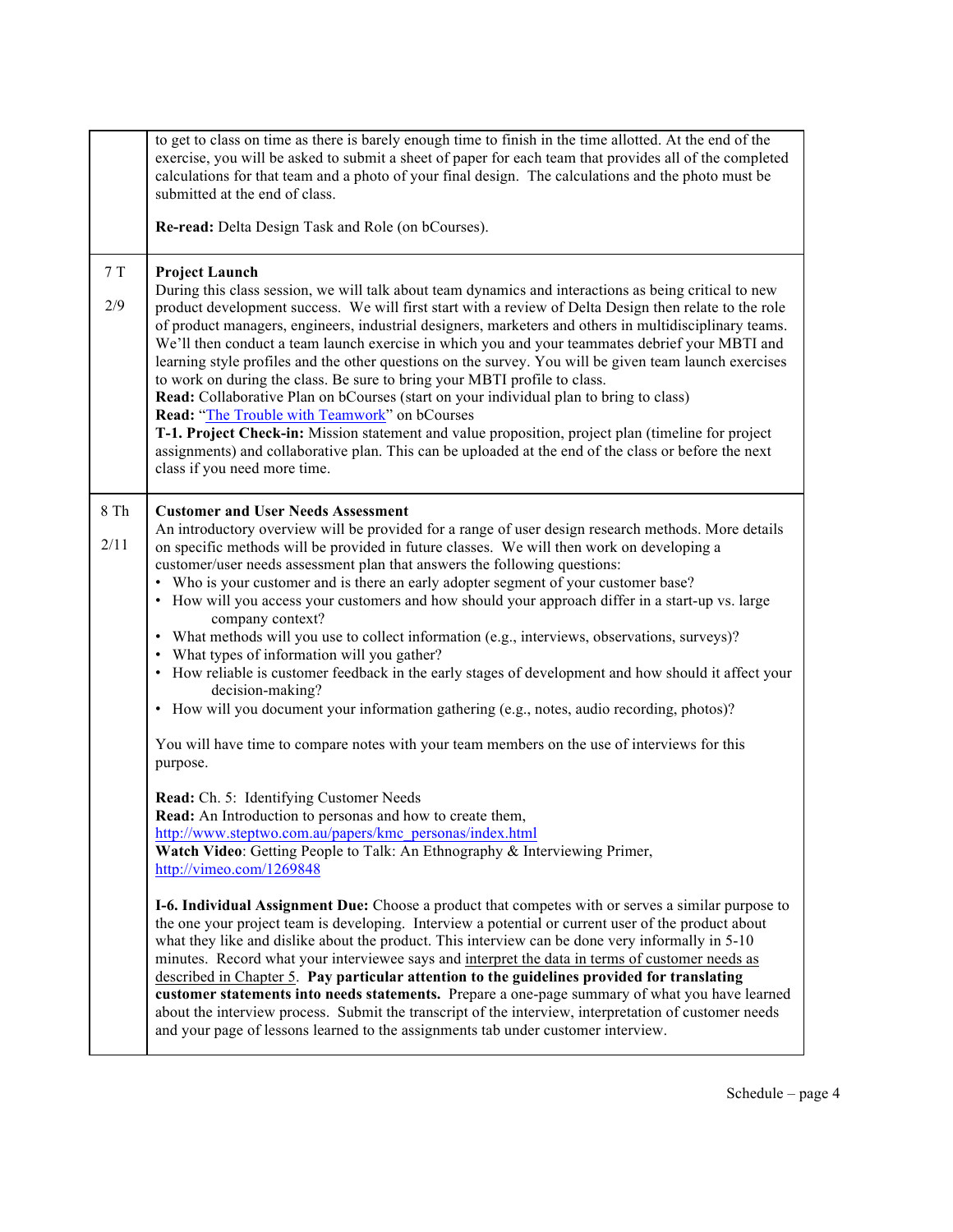| 9 T   | <b>Frameworks for Understanding Customer Needs</b>                                                                                                                                                                                                                                                                                                                                                                                                                                                                                                                                                                                                                                                                                                                                                                                                                                                                                                                                               |
|-------|--------------------------------------------------------------------------------------------------------------------------------------------------------------------------------------------------------------------------------------------------------------------------------------------------------------------------------------------------------------------------------------------------------------------------------------------------------------------------------------------------------------------------------------------------------------------------------------------------------------------------------------------------------------------------------------------------------------------------------------------------------------------------------------------------------------------------------------------------------------------------------------------------------------------------------------------------------------------------------------------------|
| 2/16  | In this class we will present different ways of analyzing customer and user needs data. In "design<br>thinking" terms, we call this framing and reframing. We'll use this class time to work with you on<br>applying some of the framing and reframing tools to your project data. Please bring all of your<br>customer and user needs data – interview notes, photographs, etc. – to class with you to use in these<br>in-class exercises. We will also have a guest entrepreneur from a current venture-backed startup who<br>will discuss how he developed the customer needs assessment for his start-up and how it frames his<br>current activities and milestones. Ajay Kshatriya from Biota Technologies will join the class.                                                                                                                                                                                                                                                             |
|       | Read: "Get Inside the Lives of Your Customers" on bCourses.<br>Read: Turn Customer Input into Innovation, http://hbswk.hbs.edu/archive/2815.html<br>T-2. Project Check-in: Submit your Customer/User Needs Assessment Plan. This can be uploaded at<br>the end of the class or before the next class if you need more time.                                                                                                                                                                                                                                                                                                                                                                                                                                                                                                                                                                                                                                                                      |
| 10 Th | <b>Peer Review: Mission and User Needs</b>                                                                                                                                                                                                                                                                                                                                                                                                                                                                                                                                                                                                                                                                                                                                                                                                                                                                                                                                                       |
| 2/18  | Your project should now have completed a first pass at the following activities: Gather raw data on<br>customer needs (through whatever means you deem most appropriate to your potential market).<br>Generate a list of customer needs for your product and organize it hierarchically into primary,<br>secondary and tertiary needs as described in your book. Identify three or four needs that you feel are<br>important, but latent and not addressed by current products.                                                                                                                                                                                                                                                                                                                                                                                                                                                                                                                  |
|       | Most of you will find that your Mission Statement continues to evolve throughout the product<br>development process as you learn more about your target market and gather feedback from faculty,<br>customers and others. You should continue to update your Mission Statement as you gather new<br>inputs (archiving the old ones on the Website).                                                                                                                                                                                                                                                                                                                                                                                                                                                                                                                                                                                                                                              |
|       | This will be the first of three peer reviews you will have on your product development project. During<br>class we will pair you up with another team or two to present and give feedback to one another. Come<br>prepared to share: your mission statement, as is shown in your textbook, a brief review of the means<br>used to collect customer and user needs information, a summary of the identified customer and user<br>needs, one of your most interesting use scenarios, and a summary of lessons learned in the process to<br>date. This is an opportunity to receive feedback from and give feedback to your classmates. It is also<br>an opportunity to learn about new product development processes by observing what others have done<br>and learned from their projects. You might want to check out the Stanford Product Design alumni<br>wiki on critique: http://stanfordpd.pbworks.com/Critique. Below is a summary of the guidelines CCA<br>uses on engaging in critiques. |
|       | WHAT WE CRITIQUE<br>Content: Does it make sense? Is it clear? Does it communicate what the designer claims? Is it interesting?<br>1.<br>2.<br>Process: Did the designer exploit the process(es) enough? Could more work have been done?<br>Grounding/defense: Can all of the designer's decisions be adequately defended?<br>3.                                                                                                                                                                                                                                                                                                                                                                                                                                                                                                                                                                                                                                                                  |
|       | <b>HOW WE CRITIQUE</b>                                                                                                                                                                                                                                                                                                                                                                                                                                                                                                                                                                                                                                                                                                                                                                                                                                                                                                                                                                           |
|       | BECONSTRUCTIVE.<br>We're all guilty of delivering too many barbed comments. Try to be constructive in your criticism (Something like<br>"This part is successful because—; this part isn't because—; Maybe you could think about—"). Don't say every<br>piece of work is great. The result is that nobody learns anything. It's not about "good" and "bad", more "successful"<br>and "unsuccessful." (Reserve "good" and "bad" for your dog.)                                                                                                                                                                                                                                                                                                                                                                                                                                                                                                                                                    |
|       | THE GREAT BIG NO-NO<br>The phrase "I like it" without an explanation is forbidden. Learning to talk clearly and perceptively about other<br>people's work takes effort and practice. The more you do it, the more eloquent you will become.                                                                                                                                                                                                                                                                                                                                                                                                                                                                                                                                                                                                                                                                                                                                                      |
|       | FINALLY,<br>It is far easier to determine if a concept, typeface, size, color, position, relationship, etc. is appropriate, awkward,                                                                                                                                                                                                                                                                                                                                                                                                                                                                                                                                                                                                                                                                                                                                                                                                                                                             |

Schedule – page 5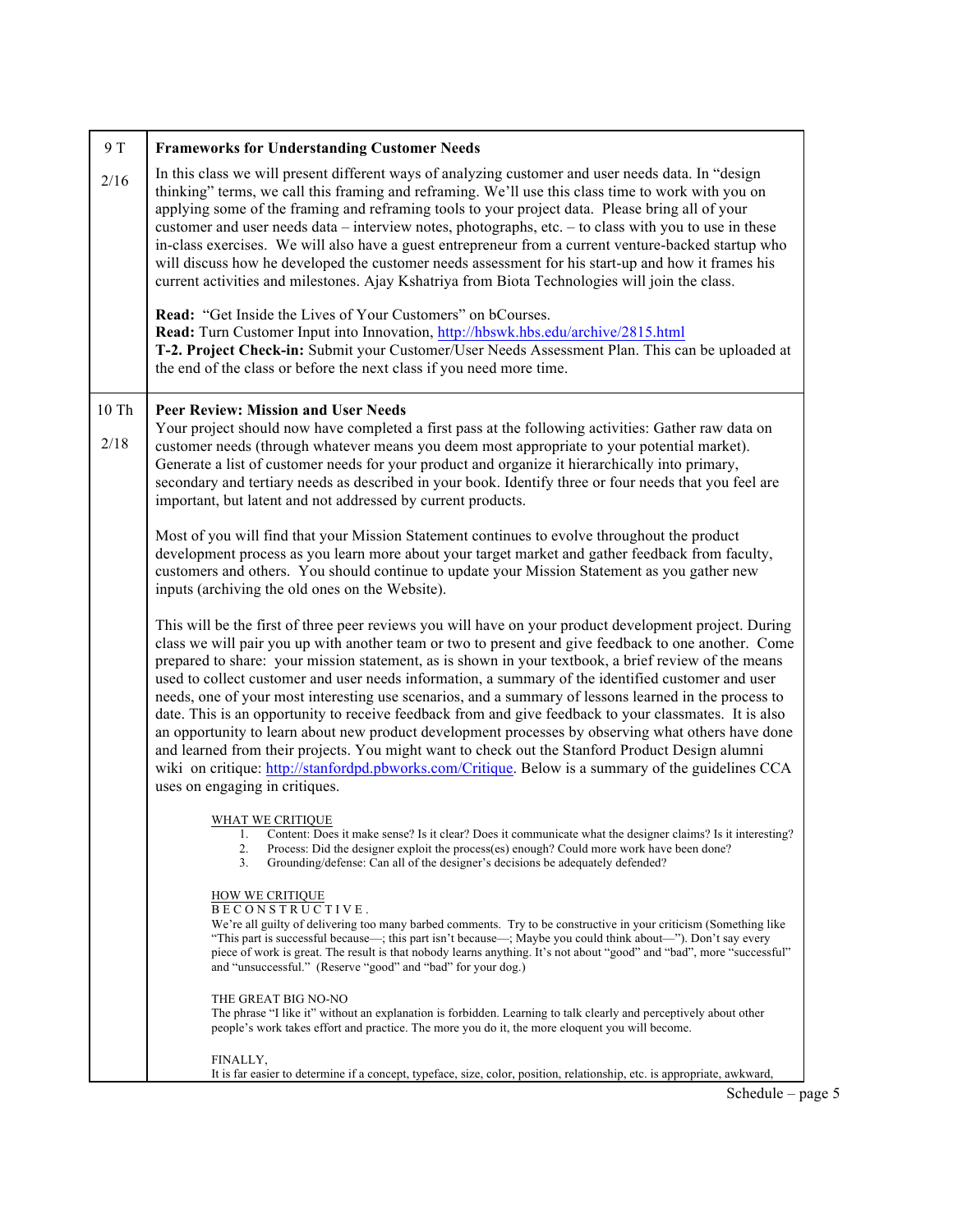|       | elegant, oblique, or nasty if you have something to compare it to. You will learn more quickly (and become a better<br>designer) if you make a habit of bringing multiple solutions to class for critiques.                                                                                                                                                                                                                                                                                                                                                                                                                                                                   |
|-------|-------------------------------------------------------------------------------------------------------------------------------------------------------------------------------------------------------------------------------------------------------------------------------------------------------------------------------------------------------------------------------------------------------------------------------------------------------------------------------------------------------------------------------------------------------------------------------------------------------------------------------------------------------------------------------|
|       | T-3. Project Deliverables Due: Updated value proposition, updated customer/user needs analysis<br>and, based on the latter, updated market hypothesis for further testing, As with all project deliverables,<br>include a team short discussion of the process you used, lessons learned, and any observations you<br>have about your team.                                                                                                                                                                                                                                                                                                                                   |
| 11T   | <b>Translating the Voice of the Customer (Creating Imperatives for Business Opportunities)</b>                                                                                                                                                                                                                                                                                                                                                                                                                                                                                                                                                                                |
| 2/23  | In this class we will move a little ahead of where your project should be to introduce you to the next<br>step of the process – translating customer and user needs information into specifications and<br>imperatives. We'll introduce the basic concepts of generating specs and imperatives, and then have<br>you do some exercises with your project data to play with the concepts. We will again have a guest<br>entrepreneur from a current venture-backed startup who will discuss how he translated the voice of his<br>customers into the design of his first physical storefront and associated mobile app. Sam Ulloa from<br>Listo Financial will join the class. |
|       | Read: Ch. 6: Product Specifications                                                                                                                                                                                                                                                                                                                                                                                                                                                                                                                                                                                                                                           |
| 12 Th | <b>Concept Generation: Creativity &amp; Brainstorming</b>                                                                                                                                                                                                                                                                                                                                                                                                                                                                                                                                                                                                                     |
| 2/25  | This class session will focus on brainstorming and "ideation" techniques used by new product<br>development teams to generate product ideas from their understanding of customer wants and needs<br>and of the available technologies. We will use in class exercises to help you move from your<br>individual concept ideas to team ones.                                                                                                                                                                                                                                                                                                                                    |
|       | Scan: Ch. 7: Concept Generation<br>Read: "Creative Thinking Techniques" (http://www.virtualsalt.com/crebook2.htm)<br>I-7 Individual Assignment Due: Each team member is to INDIVIDUALLY generate 10 concepts<br>and post to your website and bring to class. A "half-sheet" form will be provided on bCourses for you<br>to use. Also each team member is to individually fill out the surveymonkey form at:<br>https://www.surveymonkey.com/r/7ZPZRTP                                                                                                                                                                                                                        |
|       | T-4. Project Check-in: Submit your concepts to your team folder and the clustering exercise you did<br>in class. Upload a spreadsheet of your collective concepts to your project folder. Add any new ones<br>from the class activities today or before the next class if you need more time.                                                                                                                                                                                                                                                                                                                                                                                 |
| 13 T  | <b>Concept Generation: Structured Methods</b>                                                                                                                                                                                                                                                                                                                                                                                                                                                                                                                                                                                                                                 |
| 3/1   | This class will focus on structured methods for concept generation, such as Morphological Matrices,<br>Functional Decomposition, Biomimetic Design, etc.                                                                                                                                                                                                                                                                                                                                                                                                                                                                                                                      |
|       | Read: The required reading for before class today will be sent via an email with an individualized<br>link. This will be sent by 2/25.<br>Scan: "Creax Function Database", http://function.creax.com/<br>Scan: "Biomimicry Institute", http://www.biomimicryinstitute.org/                                                                                                                                                                                                                                                                                                                                                                                                    |
|       | T-5. Project Check-in: Double the number of concepts through brainstorming and structured<br>methods. After class in your next team meeting, expand your concepts using both brainstorming and<br>structured methods and a spreadsheet with all of the concepts generated. We recommend that they be<br>clustered into theme areas. A team of 5 should expect to have around 100 concepts. Upload an<br>updated spreadsheet of your collective concepts to your project folder. Also submit any metaphors                                                                                                                                                                     |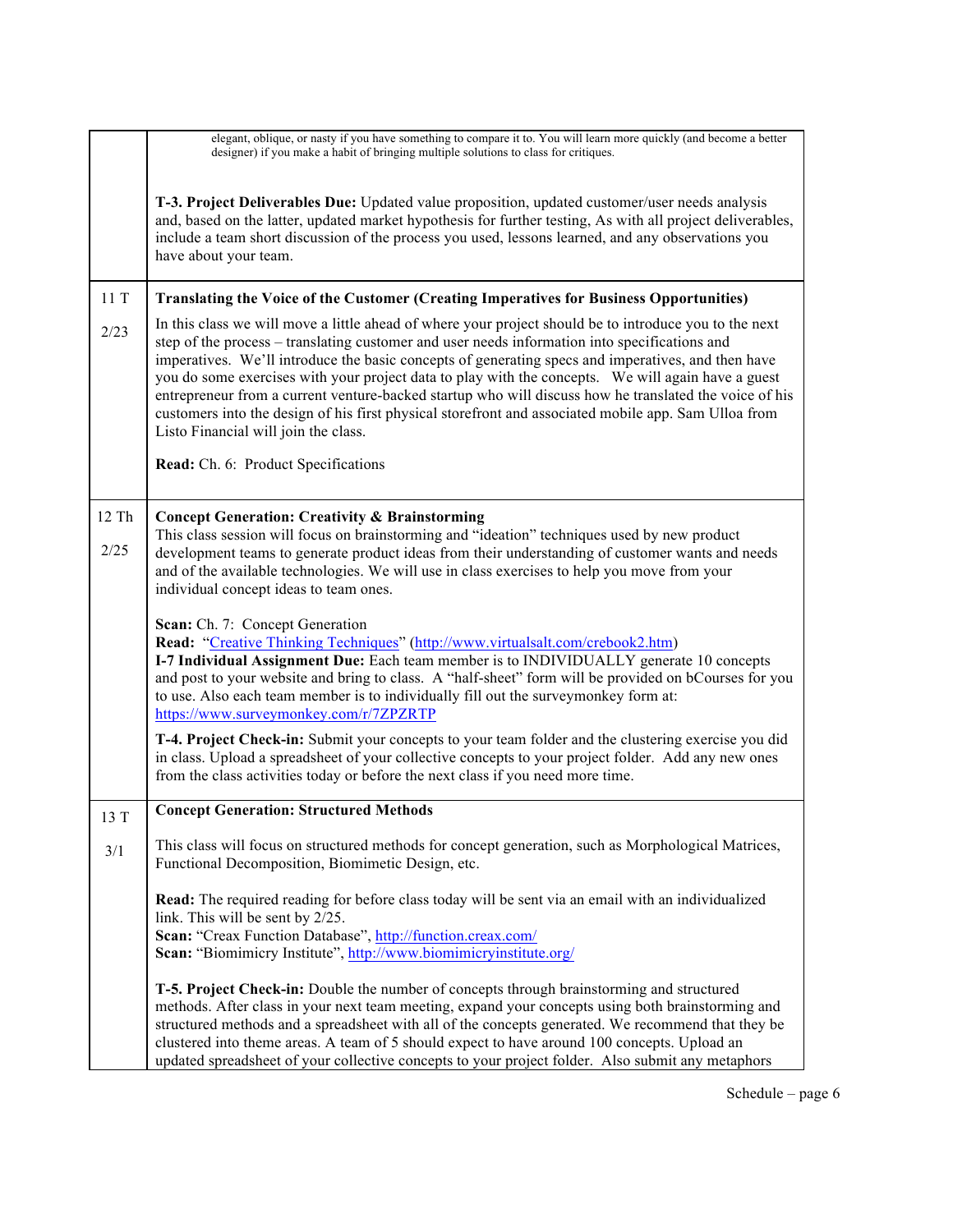|                 | and related concepts generated during in-class exercise. Upload to bCourses before the next class.                                                                                                                                                                                                                                                                                                                                                                                                                                                                                                                                                                                                                                                                                                                                                                                                                                                                                                                                                                                                                                                                                                                                                                                                                                                                                                                                                                                                                                                                                                                    |
|-----------------|-----------------------------------------------------------------------------------------------------------------------------------------------------------------------------------------------------------------------------------------------------------------------------------------------------------------------------------------------------------------------------------------------------------------------------------------------------------------------------------------------------------------------------------------------------------------------------------------------------------------------------------------------------------------------------------------------------------------------------------------------------------------------------------------------------------------------------------------------------------------------------------------------------------------------------------------------------------------------------------------------------------------------------------------------------------------------------------------------------------------------------------------------------------------------------------------------------------------------------------------------------------------------------------------------------------------------------------------------------------------------------------------------------------------------------------------------------------------------------------------------------------------------------------------------------------------------------------------------------------------------|
|                 |                                                                                                                                                                                                                                                                                                                                                                                                                                                                                                                                                                                                                                                                                                                                                                                                                                                                                                                                                                                                                                                                                                                                                                                                                                                                                                                                                                                                                                                                                                                                                                                                                       |
| 14 Th<br>3/3    | <b>Prototyping: Low-Fidelity</b><br>We will introduce tools and techniques for prototyping and testing your product concepts. Bring to<br>class more discarded items that would normally go to landfill to add to our supply of prototyping<br>materials.<br>Scan: Ch. 14: Prototyping<br>Read: "Prototyping Is The Shorthand Of Design",<br>http://www.ideo.com/images/uploads/news/pdfs/Kelley-Prototyping Shorthand DesignSummer-<br>01.pdf<br>Read: Sandhu, Jaspal S. "Measure early, measure often: rapid, real-time feedback in design for                                                                                                                                                                                                                                                                                                                                                                                                                                                                                                                                                                                                                                                                                                                                                                                                                                                                                                                                                                                                                                                                      |
|                 | social innovation". Jan. 2013: http://poptech.org/e3_jaspal_sandhu<br>T-6. Project Check-In: Submit photographs of any prototypes you create in-class.                                                                                                                                                                                                                                                                                                                                                                                                                                                                                                                                                                                                                                                                                                                                                                                                                                                                                                                                                                                                                                                                                                                                                                                                                                                                                                                                                                                                                                                                |
| 15 T<br>3/8     | <b>Concept Selection, Prioritizing Risks and Defining Milestones</b><br>Chapter 8 describes concept screening and concept scoring matrices as a means of selecting among<br>competing ideas for products you might develop. We will also introduce you to start-up concepts of<br>product market fit assessment and continuous iteration via the build, measure, learn loop, which help<br>to structure the on-going efforts of entrepreneurs in a startup. Appropriately adapted, these concepts<br>are equally useful in the new product definition context.<br>Read: Ch. 8: Concept Selection<br>I-8. Individual Assignment: Identify a prioritized list of your top 5 needs. Identify 2 competitive<br>products that best meet these 5 needs for a benchmarking exercise in class. Upload to bCourses as an<br>individual assignment and bring to class to share with your team.<br>T-7. Project Check-in: You should now have 80 concepts for a 4 person team and 100 concepts for a<br>5 person team. These should be in your project bCourses/Concept Generation folder. By class time<br>you should have organized the concepts you have to date into a spreadsheet, removing redundant or<br>infeasible ones. You should also have a prioritized list of your top 5 needs. If your users haven't<br>prioritized triple bottom line needs to the top list, include those that your team feels is important. In<br>class today, your team will have an opportunity to build on the individual concept selection<br>assignment. Upload your combined matrices to the project bCourses/Concept Selection folder. |
| 16 Th<br>$3/10$ | <b>Concept Testing and Market Validation</b><br>Chapter 9 describes how you can go further in testing the top concepts with low fidelity prototypes.<br>We will also have a guest entrepreneur from a current venture-backed Web startup who will discuss<br>how she developed and is validating design concepts for her start-up's website. Amanda Bradford<br>from The League will join the class.<br>Read: Ch. 9: Concept Testing<br><b>T-8. Project Check-in:</b> In class we will do an exercise to help you to identify your top 3-5 concepts<br>for concept testing next week on 3-15. We will also ask you to identify and rank order the key<br>business risks associated with your top 3-5 concepts. Which risk should you try to take off the table<br>as your first milestone?                                                                                                                                                                                                                                                                                                                                                                                                                                                                                                                                                                                                                                                                                                                                                                                                                            |
| 17T             | <b>Studio: Midterm Tradeshow on Concept Testing and Market Validation</b>                                                                                                                                                                                                                                                                                                                                                                                                                                                                                                                                                                                                                                                                                                                                                                                                                                                                                                                                                                                                                                                                                                                                                                                                                                                                                                                                                                                                                                                                                                                                             |
| 3/15            | I-9. Individual Assignment Due: I-9. Individual Assignment Due: Complete the on-line peer<br>review and team assessment survey, as well as the Concept Generation survey<br>(https://www.surveymonkey.com/r/7ZNQ7DV), as per instructions on bCourses. This can be                                                                                                                                                                                                                                                                                                                                                                                                                                                                                                                                                                                                                                                                                                                                                                                                                                                                                                                                                                                                                                                                                                                                                                                                                                                                                                                                                    |

Schedule – page 7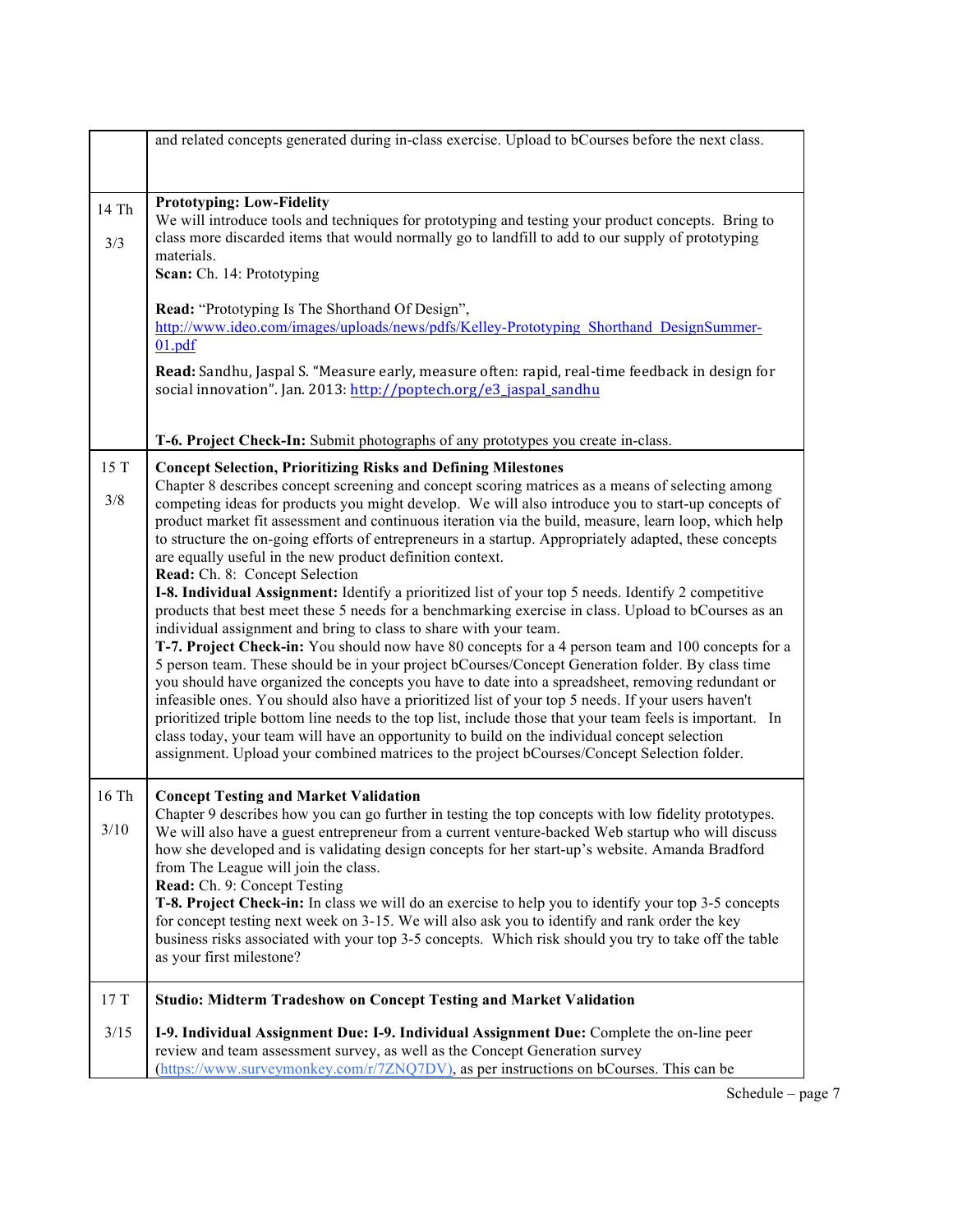completed by Thursday, 3/17.

**T-9. Project Deliverables Due:** Updated mission statement, customer/user needs data, market hypothesis, concepts and early prototypes. Summarize lessons learned. Be prepared to show these in a mini-tradeshow format.

Session objectives:

- Update your classmates as to progress on your product development effort.
- Make the first "public" presentation of your "proof-of-concept ideas".
- Gather feedback from classmates on your concept design and mockups.

For this session:

- 1. Prepare a THREE-SLIDE summary of your:
	- Mission statement and value proposition
	- Target market and market hypothesis
	- Salient customer needs

Plan to orally present your concepts briefly at the beginning of the class in 1 minute, 20 seconds per slide. Submit the slides to your project folder **no later than noon on Monday 3/14**. This will bring the entire class up to speed on your project before they review your work and allow you to get peer feedback.

2. Prepare your "proof-of-concept" sketches, product renderings and early prototypes so that everyone can understand your ideas. After the brief review at the beginning of the class, we will spend about 50 minutes in a "tradeshow" environment during which you will wander around the classroom to look at the work. You are welcome to bring portable computers to set up your images. You should plan to handle any arrangements for using computers on your own.

To support your concepts, you should have the following materials available. (Each team will likely have done different versions of these. Use what you have already developed.)

- Customer/user needs hierarchy
- Mapping of customer needs to specifications or design principles
- Business risk prioritization and next milestone
- Concept sketches
- Product renderings or mockups (3D renderings, early physical or web mockups)
- Concept screening and scoring matrices
- Reason for choosing the concept(s) you have developed for today

You should plan to have group members rotate responsibility for showing the concepts so that other group members can circulate. Think about the best way to efficiently and effectively collect feedback from your classmates. You may wish to have a mini-survey available for them to complete following the examples we covered in Concept Testing. Remember that each student will only have about 5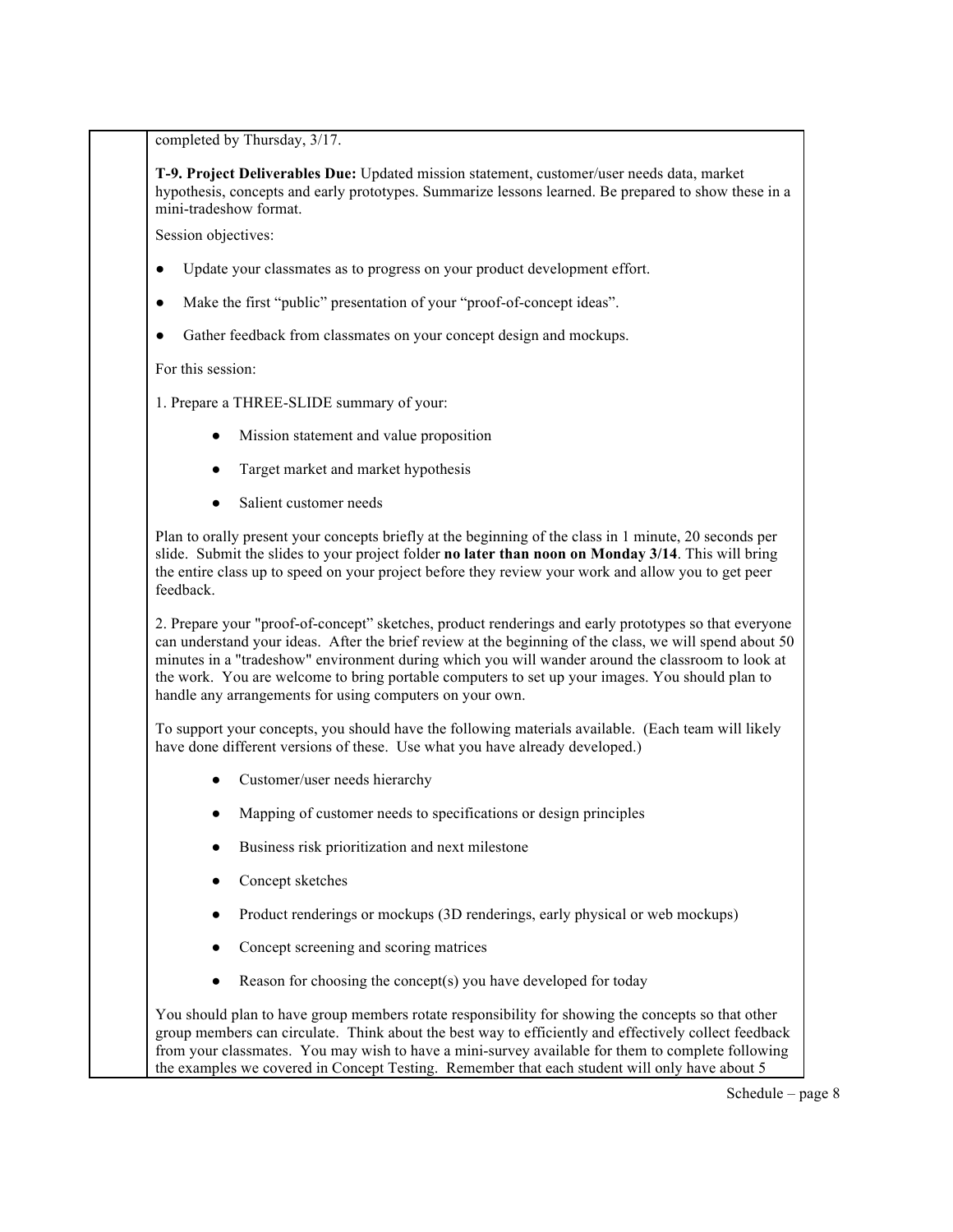|               | minutes to spend reviewing your work; so make your presentation as succinct as possible.                                                                                                                                                                                                                                                                                                                                                                                                                                                                                                                                                                                                                                                 |
|---------------|------------------------------------------------------------------------------------------------------------------------------------------------------------------------------------------------------------------------------------------------------------------------------------------------------------------------------------------------------------------------------------------------------------------------------------------------------------------------------------------------------------------------------------------------------------------------------------------------------------------------------------------------------------------------------------------------------------------------------------------|
|               | From this point forward, your focus will be on developing and testing your product concept with your<br>customer base, obtaining feedback, incorporating it into your product, and preparing intermediate and<br>final product prototypes.                                                                                                                                                                                                                                                                                                                                                                                                                                                                                               |
| 18 Th<br>3/17 | <b>Product Architecture and Product Platforms</b><br>We will focus our discussion in this session on the definition of product architecture and the<br>implications of product architecture decisions for product development, marketing, customers, etc.<br>How might your product benefit from a product architecture/platform strategy? Identify product<br>platforms you are familiar with and bring them or an image to class. Be prepared to discuss the<br>relationship between product architecture and mass customization. You might want to scan Pine's<br>classic article on mass customization on Google Books:<br>http://books.google.com/books?id=2_3PMy4LQHkC&source=gbs_navlinks_s.<br>Read: Ch. 10 Product Architecture |
|               | Spring Break 3/21-25                                                                                                                                                                                                                                                                                                                                                                                                                                                                                                                                                                                                                                                                                                                     |
| 19 T<br>3/29  | <b>Team Feedback</b><br>This class session will be dedicated to giving you the feedback from your team survey and letting you<br>process that feedback with your team.<br>T-10. Project Check-in: Update your collaborative plan and upload to bCourses prior to the next<br>class.                                                                                                                                                                                                                                                                                                                                                                                                                                                      |
| 20 Th<br>3/31 | Low vs. High Fidelity Prototyping<br>Review of low and high prototyping methods.<br>Re-Read: Ch. 14: Prototyping<br>Scan: Build Methods on the Design Exchange:<br>https://www.thedesignexchange.org/design_methods/method_category/2                                                                                                                                                                                                                                                                                                                                                                                                                                                                                                    |
| $21$ Tu       | <b>Design for Environment 1: DfE Design Methods</b>                                                                                                                                                                                                                                                                                                                                                                                                                                                                                                                                                                                                                                                                                      |
| 4/5           | We will be joined by guest speaker Jeremy Faludi, a specialist in sustainable design,<br>http://www.faludidesign.com                                                                                                                                                                                                                                                                                                                                                                                                                                                                                                                                                                                                                     |
|               | What does designing products for environmental soundness entail? How might you make tradeoffs<br>among cost, quality, features and environmental soundness when designing a product? What is<br>sustainable design?                                                                                                                                                                                                                                                                                                                                                                                                                                                                                                                      |
|               | This class is the first of two workshops on sustainable design methods. It introduces you to The<br>Natural Step. You will use an abbreviated version of it to reframe your product and consider new<br>design strategies.                                                                                                                                                                                                                                                                                                                                                                                                                                                                                                               |
|               | Read: from bCourses: Kambrook Kettle case study: "Mainstream appliance meets eco-design"<br>(Journal of Sustainable Product Design)                                                                                                                                                                                                                                                                                                                                                                                                                                                                                                                                                                                                      |
|               | Read: Ch. 12: Design for Environment                                                                                                                                                                                                                                                                                                                                                                                                                                                                                                                                                                                                                                                                                                     |
|               | <b>Optional: Designing Cradle to Cradle Certified Products for the Circular Economy,</b><br>http://education.c2ccertified.org/lms/                                                                                                                                                                                                                                                                                                                                                                                                                                                                                                                                                                                                       |
|               | I-10a. This homework is in two parts; each part is due soon after class on Tuesday and Thursday. This                                                                                                                                                                                                                                                                                                                                                                                                                                                                                                                                                                                                                                    |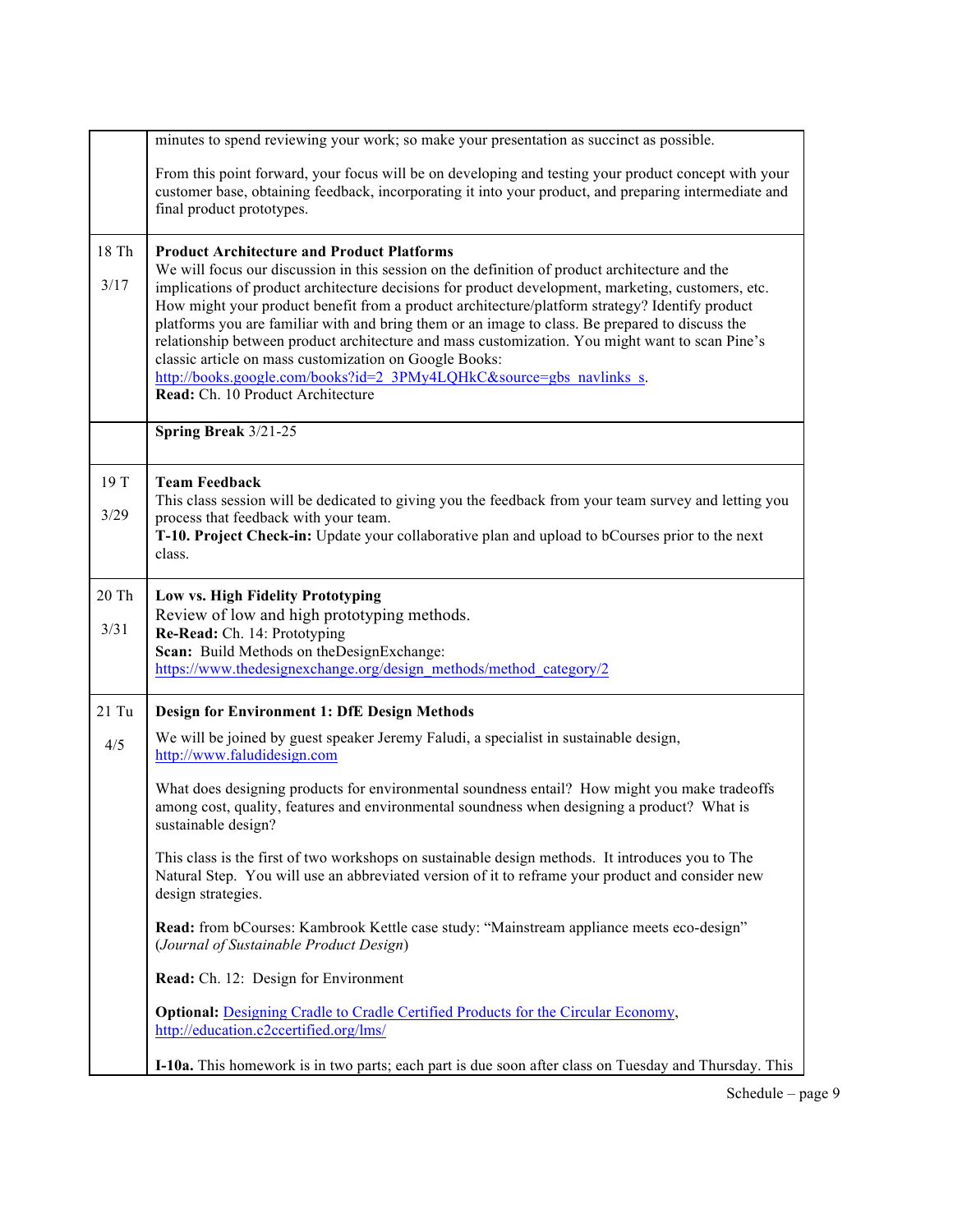|               | homework is a survey on your experiences of the two green design workshops to be held this<br>week. Your responses are not graded; you will get full credit if you just finish the surveys. Please do<br>the survey twice-once for each workshop. You can find it here: http://tinyurl.com/ME110feedback.<br>We would prefer that you do the survey for the Tuesday workshop as soon as possible after class on<br>Tuesday. Same for the Thursday workshop. Both should be done no later than Friday, Apr 10,<br>11:59pm. The survey is at: http://tinyurl.com/ME110feedback<br>T-11a. Project Check-in: Take photos of your table during the workshop, at the end of every activity.                                                                        |
|---------------|--------------------------------------------------------------------------------------------------------------------------------------------------------------------------------------------------------------------------------------------------------------------------------------------------------------------------------------------------------------------------------------------------------------------------------------------------------------------------------------------------------------------------------------------------------------------------------------------------------------------------------------------------------------------------------------------------------------------------------------------------------------|
|               | Turn in the photos you took. Please clearly name the files "Workshop 1 Step 1",<br>"Workshop 1 Step 2", etc. If you have extra images, you can label them "Workshop 1 Step 1a" or<br>as you see fit.                                                                                                                                                                                                                                                                                                                                                                                                                                                                                                                                                         |
| 22 Th         | Design for Environment 2: Whole Systems Design Method                                                                                                                                                                                                                                                                                                                                                                                                                                                                                                                                                                                                                                                                                                        |
| 4/7           | This is the second workshop on sustainable design methods. It introduces you to the Whole Systems<br>+ Life-Cycle Thinking method to design for sustainability. You will use an abbreviated version of it<br>to generate sustainable redesign ideas for your product. You will have watched the video about the<br>process before class; your questions will be answered and a brief lecture will summarize the method.<br>Most of class will be spent with you performing the method on your product, in your teams.                                                                                                                                                                                                                                        |
|               | Optional: To fully perform the method, you can use a free trial of life-cycle assessment software<br>http://www.sustainableminds.com to perform the steps not done in class.                                                                                                                                                                                                                                                                                                                                                                                                                                                                                                                                                                                 |
|               | View Video: Whole Systems And Lifecycle Thinking<br>http://academy.autodesk.com/library/whole-systems-sustainability/whole-systems-and-lifecycle-<br>thinking                                                                                                                                                                                                                                                                                                                                                                                                                                                                                                                                                                                                |
|               | Read: Life-Cycle Assessment Primer by Jeremy Faludi and Adam Mentor:<br>http://faludidesign.com/MCAD images/LCA Primer Autodesk-SWorkshop Final.pdf                                                                                                                                                                                                                                                                                                                                                                                                                                                                                                                                                                                                          |
|               | I-10b. After class, no later than Friday, Apr 8, 11:59pm, remember to redo the survey at:<br>http://tinyurl.com/ME110feedback                                                                                                                                                                                                                                                                                                                                                                                                                                                                                                                                                                                                                                |
|               | T-11b. Project Check-in: Again, take photos of your table during the workshop, at the end of every<br>activity. Turn in the photos you took. Please clearly name the files "Workshop 2 Step 1",<br>"Workshop_2_Step_2", etc. If you have extra images, you can label them "Workshop_2_Step_1a" or<br>as you see fit.                                                                                                                                                                                                                                                                                                                                                                                                                                         |
| 23 Tu<br>4/12 | <b>Design for Production; Design for Scaleability</b><br>Whether you are designing a manufactured good, virtual product, software or service, product<br>development teams must consider the produceability of their design and whether or not it can be<br>scaled to their addressible market. Design for produceability originated in design for manufacturing<br>concepts of the last century, and is one of the many "design fors" that a product development team<br>must consider. In this class session we'll talk about the various "design for x" activities, including<br>manufacturing. Consider thought questions 1 and 2 at the end of Chapter 13, Design for<br>Manufacturing. Be prepared to perform a class exercise in design-for-assembly. |
|               | Read: Ch. 13 Design for Manufacturing                                                                                                                                                                                                                                                                                                                                                                                                                                                                                                                                                                                                                                                                                                                        |
| 24 Th         | Assessing Entrepreneurial Opportunity: Market Quantitation, and Growth Trajectories<br>This week we take a step back to begin the assessment of whether your project might be turned into an<br>actual start-up business and whether that business could be venture-backed. We'll cover basic                                                                                                                                                                                                                                                                                                                                                                                                                                                                |

Schedule – page 10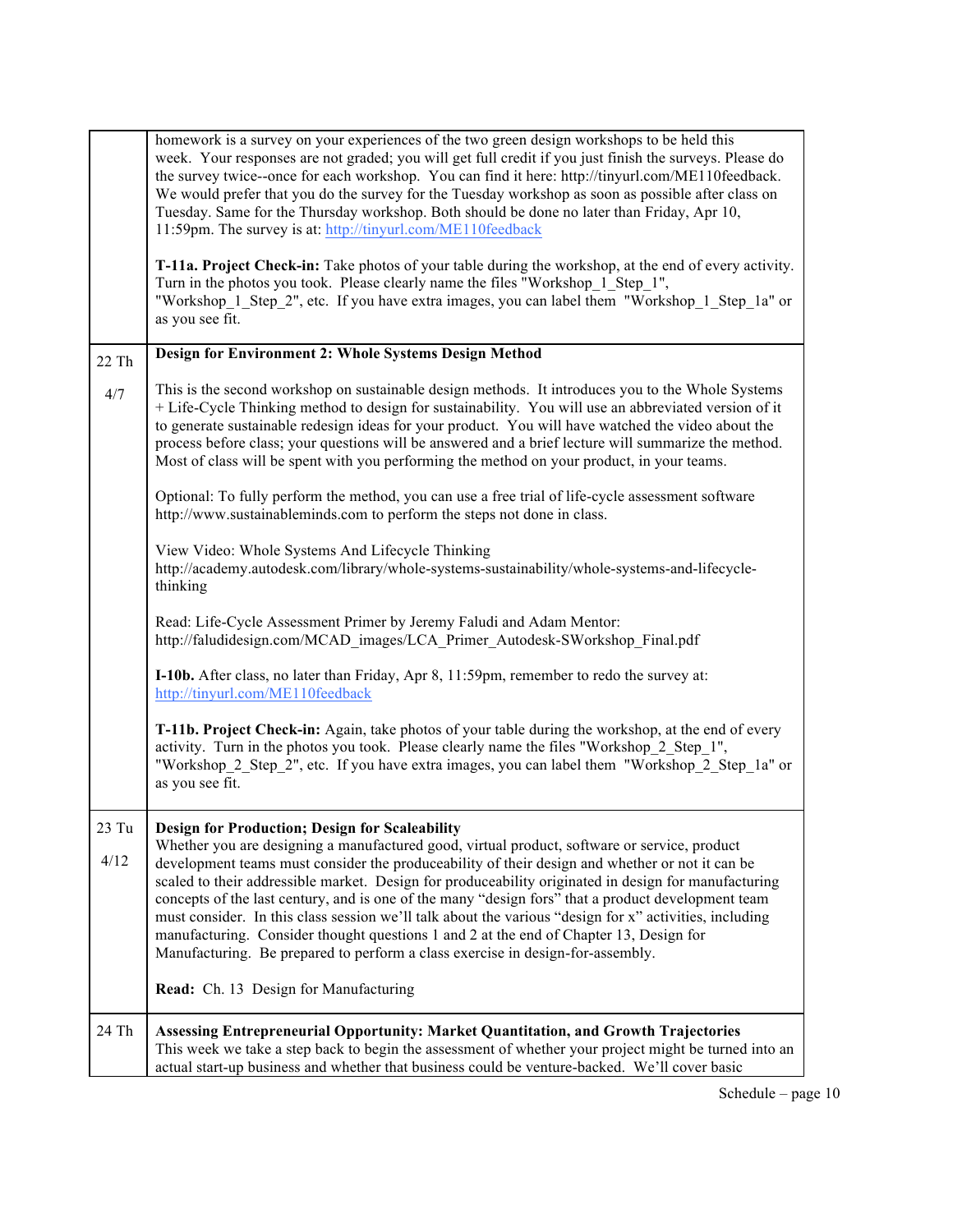| 4/14         | principles of quantitative market assessment (TAM, SAM and SOM), market structure, competitive<br>dynamics and growth trajectories. How do you go about sizing a market and its growth prospects?<br>Why are new technology markets particularly difficult to assess? What kinds of markets can support<br>venture growth trajectories?                                                                                                                                                                                                                                                                                                                                                                                                                                                             |
|--------------|-----------------------------------------------------------------------------------------------------------------------------------------------------------------------------------------------------------------------------------------------------------------------------------------------------------------------------------------------------------------------------------------------------------------------------------------------------------------------------------------------------------------------------------------------------------------------------------------------------------------------------------------------------------------------------------------------------------------------------------------------------------------------------------------------------|
|              | Read:<br>• Blog post by by Shyam Jha, Cayenne Consulting, October 21, 2013 on TAM/SAM/SOM at:<br>http://www.caycon.com/blog/2013/10/understanding-market-size-or-demystifying-tam-sam-<br>and-som/                                                                                                                                                                                                                                                                                                                                                                                                                                                                                                                                                                                                  |
|              | • Christopher Steiner, "Pop goes the algorithm, " The Futurist v.47, June, 2013, at:<br>http://www.wfs.org/futurist/2013-issues-futurist/may-june-2013-vol-47-no-3/pop-goes-<br>algorithm                                                                                                                                                                                                                                                                                                                                                                                                                                                                                                                                                                                                           |
|              | T-12. Develop a hypothesis about whether your project presents a business opportunity best<br>characterized as a feature $(F)$ , product $(P)$ or start-up Company $(C)$ . In no more than one page of<br>bullet points, present your hypothesis, describe what quantifiable market data would permit you to test<br>your hypothesis, and answer (yes or no) whether, by reference to growth trajectory concepts, you<br>believe your project idea is venture-backable. Do no actual quantification or market research beyond<br>that done in earlier classes. Instead, this exercise is intended to get you to think about what kinds of<br>data would be useful in assessing the kind of business opportunity your project represents - not to<br>search for that data.                           |
| 25 T         | <b>Testing and Refinement: Robust Design</b>                                                                                                                                                                                                                                                                                                                                                                                                                                                                                                                                                                                                                                                                                                                                                        |
| 4/19         | We'll cover product testing with exploration of a specific tool for product design – design of<br>experiments. We'll do an in-class exercise to help you understand how the tool works.                                                                                                                                                                                                                                                                                                                                                                                                                                                                                                                                                                                                             |
|              | Read: Ch. 15 Robust Design<br>In-class exercise: Taguchi method                                                                                                                                                                                                                                                                                                                                                                                                                                                                                                                                                                                                                                                                                                                                     |
| 26 Th        | <b>Entrepreneurship, Business Models and the Start-Up Ecosystem</b>                                                                                                                                                                                                                                                                                                                                                                                                                                                                                                                                                                                                                                                                                                                                 |
| 4/21         | There are many different business models that underlie successful entrepreneurial ventures, only some<br>of which rely on traditional concepts like intellectual property protection. What kind of business<br>model is appropriate for your project, if you were to transform it into a real entreprneurial venture?<br>Can and should your project be protected as intellectual property ? We will have a preliminary<br>business model canvas for your project. We will be assisted by experts from industry in business<br>models and strategy, Sue Cook, Bill Crandall and Mike Northcott at Spearfish Innovation will join us.<br>Read: UC Berkeley Disclosure Form, http://ipira.berkeley.edu/invention-disclosure-<br>informationhttp://ipira.berkeley.edu/invention-disclosure-information |
|              | Read: Business Model Canvas, http://www.businessmodelgeneration.com/canvas<br>T-13: Project Check-in Business Model Canvas: Upload the business model canvas you developed<br>during class.                                                                                                                                                                                                                                                                                                                                                                                                                                                                                                                                                                                                         |
| 27 T<br>4/26 | <b>Product Development Economics and Costing</b><br>In this class we will go over basics of engineering economics and product costing. We will be joined<br>by Dr. Mark Martin, President of Design4X.<br>Read: Ch. 17 Product Development Economics<br>T-14. Project Check-in: Financial models and manufacturing costing, triple bottom line strategy.<br>Turn in before the next class.                                                                                                                                                                                                                                                                                                                                                                                                          |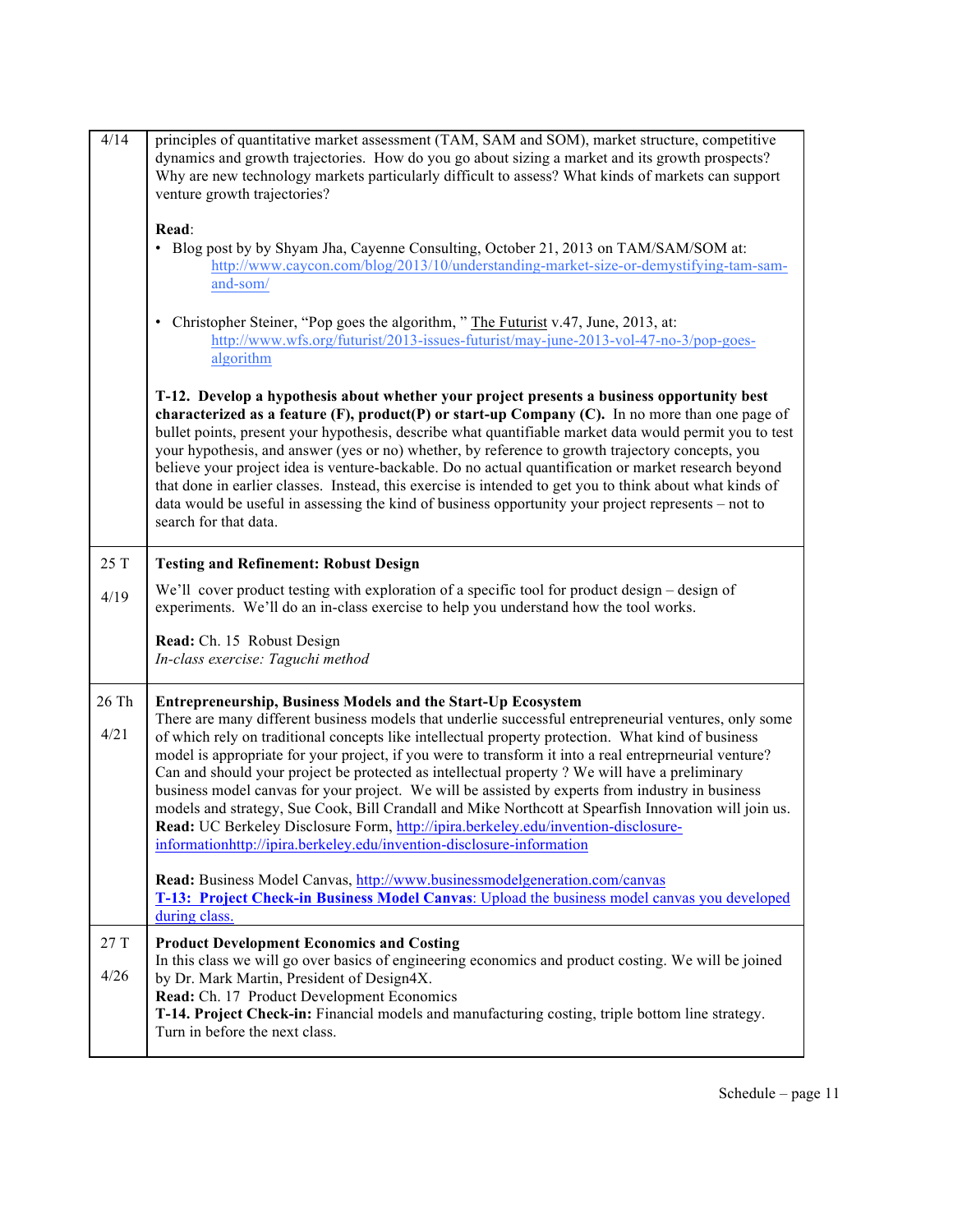| 28 Th<br>4/28 | <b>Studio: Presentations, Storytelling and Pitching</b><br>As you approach the end of the semester, you should start thinking about how you will communicate<br>your project outcomes to the judges who will be present at the final tradeshow. If your team also<br>believes that your project is the potential basis of an entrepreneurial start-up, you will also want to<br>think about how to pitch to investors In this session we'll review good presentation and storytelling<br>techniques, and let you start practicing applying them to your projects. Be prepared to pitch your<br>product today as a class exercise.<br>Read: Chapter 1, "What Sticks?" in Made to Stick, http://www.heathbrothers.com/download/mts-<br>made-to-stick-chapter1.pdf (you may need to register for free)<br>Read: Make Your Presentation Stick, http://www.heathbrothers.com/download/mts-making-<br>presentations-that-stick.pdf (you may need to register for free) |
|---------------|------------------------------------------------------------------------------------------------------------------------------------------------------------------------------------------------------------------------------------------------------------------------------------------------------------------------------------------------------------------------------------------------------------------------------------------------------------------------------------------------------------------------------------------------------------------------------------------------------------------------------------------------------------------------------------------------------------------------------------------------------------------------------------------------------------------------------------------------------------------------------------------------------------------------------------------------------------------|
| 29            | <b>Reading Review Recitation Week</b><br>We will be holding office hours to give you feedback on your project this day. Meeting with us is                                                                                                                                                                                                                                                                                                                                                                                                                                                                                                                                                                                                                                                                                                                                                                                                                       |
| Tu            | optional.                                                                                                                                                                                                                                                                                                                                                                                                                                                                                                                                                                                                                                                                                                                                                                                                                                                                                                                                                        |
| 5/3           |                                                                                                                                                                                                                                                                                                                                                                                                                                                                                                                                                                                                                                                                                                                                                                                                                                                                                                                                                                  |
| 30            | <b>Project Presentation</b><br>We will hold a final tradeshow on this day from $10:00 \text{ am} - 2:00 \text{ pm } (10:-11:00 \text{ am set-up}; 11:00 \text{ am} - 11:00 \text{ am} - 11:00 \text{ am} - 11:00 \text{ am} - 11:00 \text{ am} - 11:00 \text{ am} - 11:00 \text{ am} - 11:00 \text{ am} - 11:00 \text{ am} - 11:00 \text{ am} - 11:00 \text{ am} - 11$                                                                                                                                                                                                                                                                                                                                                                                                                                                                                                                                                                                           |
| Th<br>5/5     | 1:00 pm tradeshow; and 1:00-2:00 pm cleanup). You will have an opportunity to present your final<br>project to the class and to external judges.                                                                                                                                                                                                                                                                                                                                                                                                                                                                                                                                                                                                                                                                                                                                                                                                                 |
|               | T-15. Team Deliverables: As with the midterm tradeshow prepare a three-slide summary of your<br>project. Include Mission/Value Proposition, Market Opportunity and final Product or Service. This is<br>due on W 5/4 by noon. Include documentation for the following directly after the tradeshow, details<br>below:                                                                                                                                                                                                                                                                                                                                                                                                                                                                                                                                                                                                                                            |
|               | Your tradeshow "booth" presentation can be of any form, but should describe your final product and<br>the process you went through to arrive there. The presentation should be of the quality to convince a<br>top technical or investment group to purchase the rights to your product or to fund its final<br>development and launch. An effective presentation includes some kind of visual presentation along<br>with a display of the prototype. Your presentation should not only attempt to sell your prototype to the<br>audience, but should also make clear the process you went through to develop the prototype. Your<br>presentation should include:                                                                                                                                                                                                                                                                                                |
|               | Your mission statement<br>o<br>A summary of your customer/user needs analysis, market hypothesis and business model<br>$\circ$<br>A couple of concepts you considered as alternatives to the one you developed, along with a<br>o<br>justification for your final selection<br>Key design or technical features that address the needs and differentiate your product<br>0<br>Triple bottom line analysis: financials, societal and environmental<br>o<br>A demonstration of your product prototype<br>o<br>A list of the most important lessons you learned about the NPD process and teams<br>0                                                                                                                                                                                                                                                                                                                                                                |
|               | I-11. Individual Deliverables: Turn in the journal you have been keeping throughout the semester. It<br>will be returned after grading. Note rubrics for grading are on bCourses.                                                                                                                                                                                                                                                                                                                                                                                                                                                                                                                                                                                                                                                                                                                                                                                |
| Th            | Final Reports (Online or in-Person 415 Sutdarja Dai Hall)                                                                                                                                                                                                                                                                                                                                                                                                                                                                                                                                                                                                                                                                                                                                                                                                                                                                                                        |
| 5/12          | I-12. Individual Deliverables: Complete the team evaluation survey to be sent individually by<br>email.                                                                                                                                                                                                                                                                                                                                                                                                                                                                                                                                                                                                                                                                                                                                                                                                                                                          |
| $3-6$ pm      | T-16. Final Project Deliverables: Turn in your final presentation (or the documentation of your<br>$\bullet$                                                                                                                                                                                                                                                                                                                                                                                                                                                                                                                                                                                                                                                                                                                                                                                                                                                     |